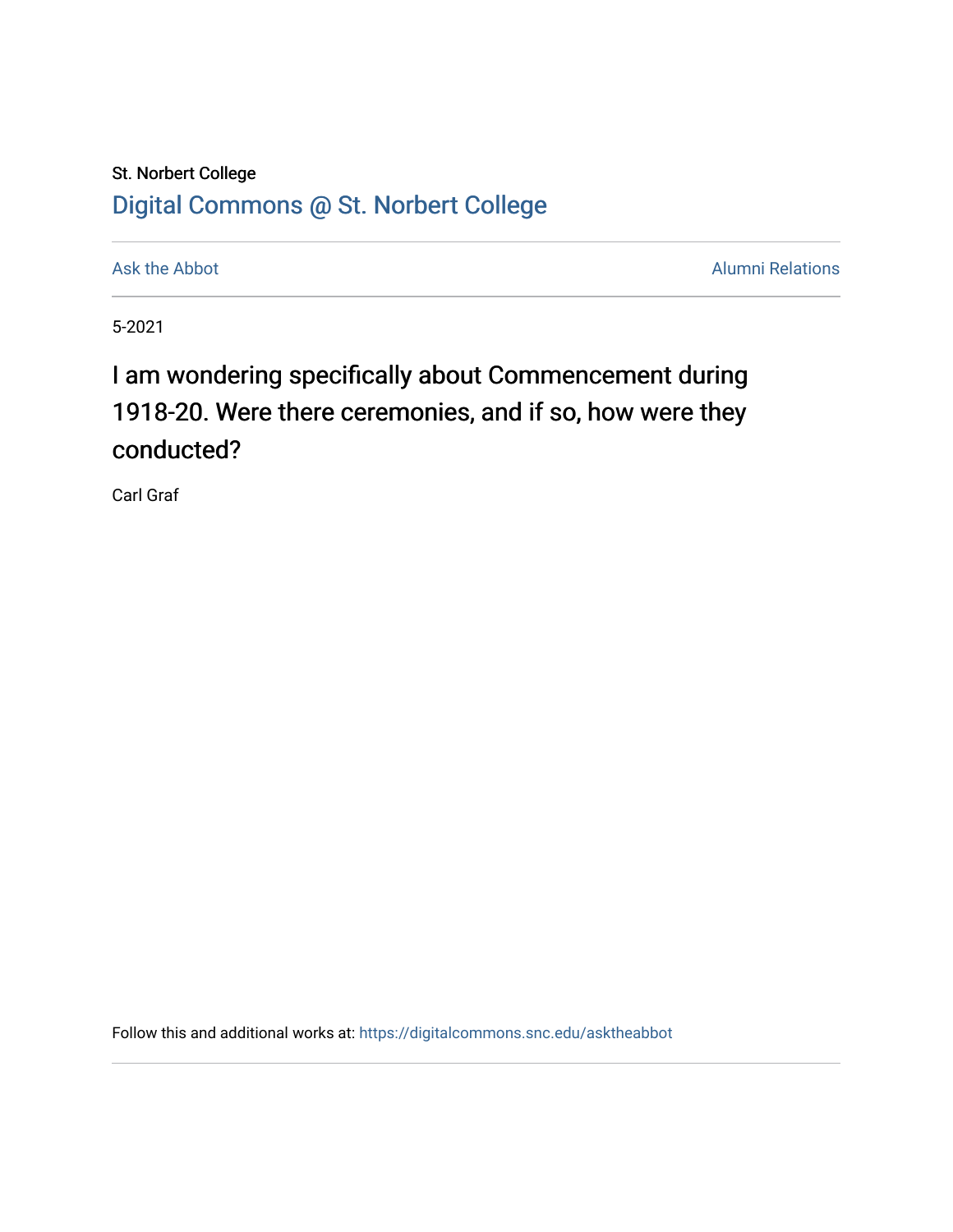

[Academics](https://www.snc.edu/academics) [Admission](https://www.snc.edu/admission) [Campus Life](https://www.snc.edu/campuslife) [Living Norbertine](https://www.snc.edu/livingnorbertine) [Athletics](https://www.snc.edu/athletics) [About](https://www.snc.edu/about)

Q

Giving

to SNC

 $\geq$  [Alumni](https://www.snc.edu/alumni/)  $\geq$  [Ask the Abbot](https://www.snc.edu/alumni/abbot/)  $\geq$  May 2021 合

### [Alumni](https://www.snc.edu/alumni/index.html)

[Events & Reunions](https://www.snc.edu/alumni/event/index.html) [Behind the Arch](https://www.snc.edu/alumni/event/behindthearch/) [Benefits and Services](https://www.snc.edu/alumni/benefits.html) [Get Involved](https://www.snc.edu/alumni/getinvolved.html) [Give to SNC](http://giving.snc.edu/) [Alumni Awards](https://www.snc.edu/alumni/awards/index.html) [Knight Lights](https://www.snc.edu/alumni/knightlights/index.html) [Alumni-Owned](https://www.snc.edu/alumni/directory/index.html) [Businesses Network](https://www.snc.edu/alumni/directory/index.html) [Alumni Board](https://www.snc.edu/alumni/alumniboard.html) [Student Alumni](https://www.snc.edu/alumni/saa.html) [Ambassadors](https://www.snc.edu/alumni/saa.html) [Staff](https://www.snc.edu/alumni/contactus.html)

# May 2021 Question:

Dear Abbot Pennings:

I read, back in an [earlier response,](https://www.snc.edu/alumni/abbot/202004.html) that, during the 1918 influenza epidemic, 'athletics were rearranged, events canceled or postponed, our cherished residence life interrupted.' I am wondering specifically about Commencement during that time (1918-20). Were there ceremonies, and if so, how were they conducted?

Carl Graf (Registrar's Office)

#### Answer:

My dearest Carl,

Those years were a tumultuous time, to be sure! Many aspects of campus life changed by necessity, much as they have within the past year. However, I am pleased to report that we held Commencement exercises on campus each year from 1918 to 1920. In fact, it was not until 2020 – a full century later, in fact – that circumstances first forced us to postpone Commencement from its usual date.

Though many years have since passed, I fondly recall each of these ceremonies. The 1918 Commencement exercises took place on Wednesday, May 22 – yes, this was before Sunday became our traditional day of choice. Activities included a 9 a.m. Solemn High Mass (celebrated by yours truly!), an 8 p.m. production of the annual play, "Prince and Pauper," and at 10 p.m., the valedictory by Mr. George Carr, an address by Bishop Paul Peter Rhode, and the conferring of diplomas. A



### Ask the Abbot

As the founder of St. Norbert College, and having a prime seat in the center of campus throughout the years, I, Abbot Bernard Pennings, hold the answers to many of your burning questions about the college. [Submit Your Question](https://www.snc.edu/alumni/abbot/index.html)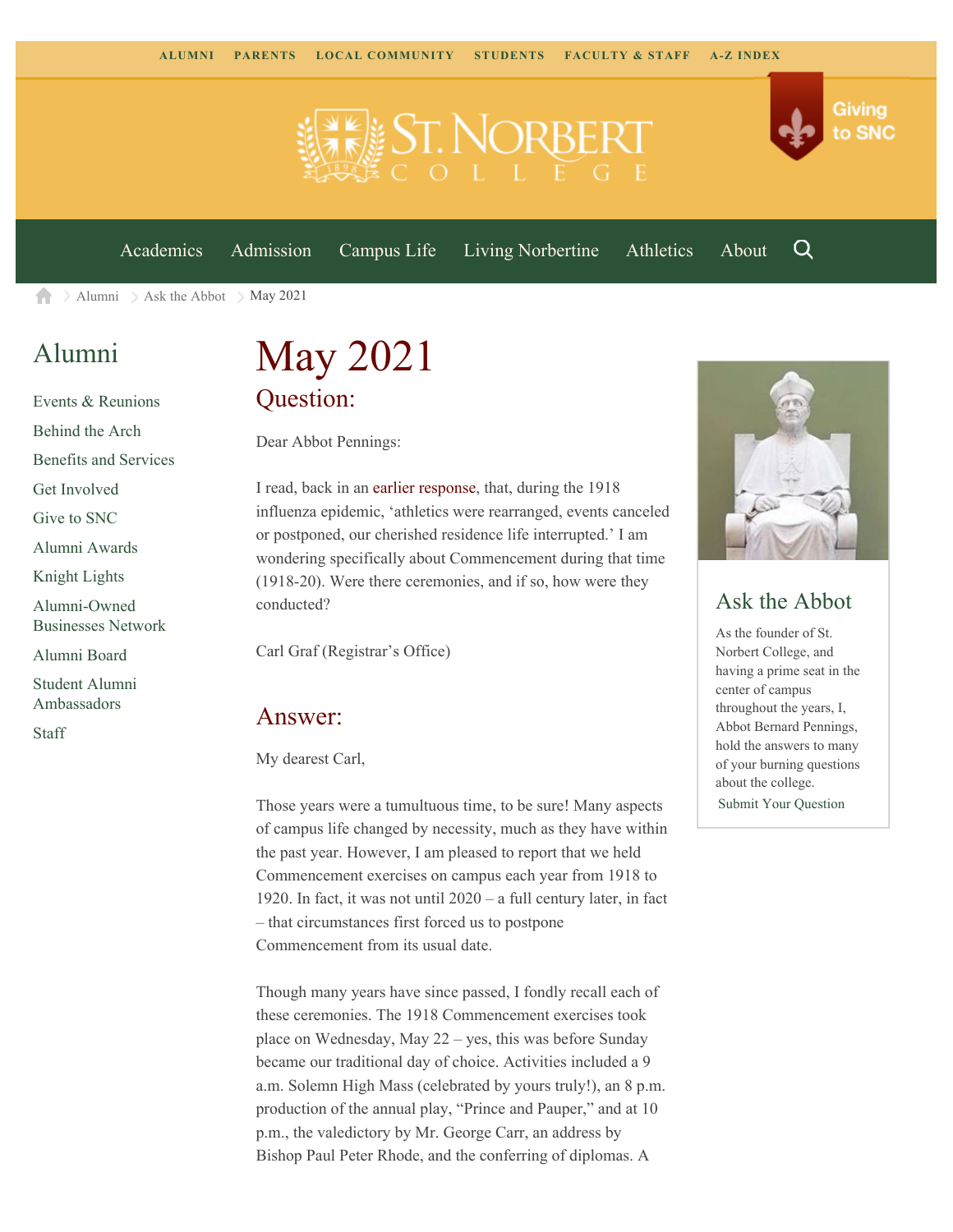late evening, to be sure, but bear in mind that we had many fewer names to read in those days!

I especially cherished our 1919 exercises because the 1918-19 academic year had been so difficult. The influenza pandemic forced me to send students home prior to the end of the fall semester, though we were able to return safely for spring. Commencement that year took place on Tuesday, June 17, with Mass celebrated by the newly ordained Rev.Victor De Cleene, O.Praem., a performance of "A King for a Day," the valedictory by William Dohoney, and the address again by Bishop Rhode – dear Bishop Rhode, who led the Diocese of Green Bay for nearly 30 years until his death in 1945.

1920 was especially meaningful, too, because Commencement coincided with our celebration of the 800th anniversary of the birth of our cherished founding order. Dear me, to think that 100 more years have come and gone since that momentous occasion! Festivities lasted nearly a week and included a Eucharistic Triduum that closed on the feast of St. Norbert; a Solemn High Mass chanted for the order's living and deceased members and benefactors; and a reunion of the order's members in the United States.

On Wednesday, June 9, the celebration concluded with Archbishop Sebastian Messmer from the Archdiocese of Milwaukee presiding over a special Mass for students. Bishop Rhode then sang a Pontifical High Mass, followed by a large banquet in the auditorium of Boyle Hall. That evening's Commencement ceremony featured a piano recital by Mr. Victor Bellehumeur, who received SNC's very first degree in music. Father Sylvester Dowling gave the address, and Bishop Rhode presented diplomas and concluded the program by advising our new graduates to "keep in mind the transitory nature of all things except the everlasting principles of Christ." Well-chosen words, indeed!

As we approach this year's Commencement – an in-person celebration once more, praise be! – I cannot help but reflect upon how much life at SNC has changed since those ceremonies from more than a century ago. Nevertheless, the values at the heart of our institution remain the same as they ever were. In the 1920s and 2020s alike, our graduates are, as was once said of St. Norbert himself, "prepared for every good work."

*Responses to "Ask the Abbot" questions are penned by St. Norbert College staff in the name of Abbot Bernard Pennings,*